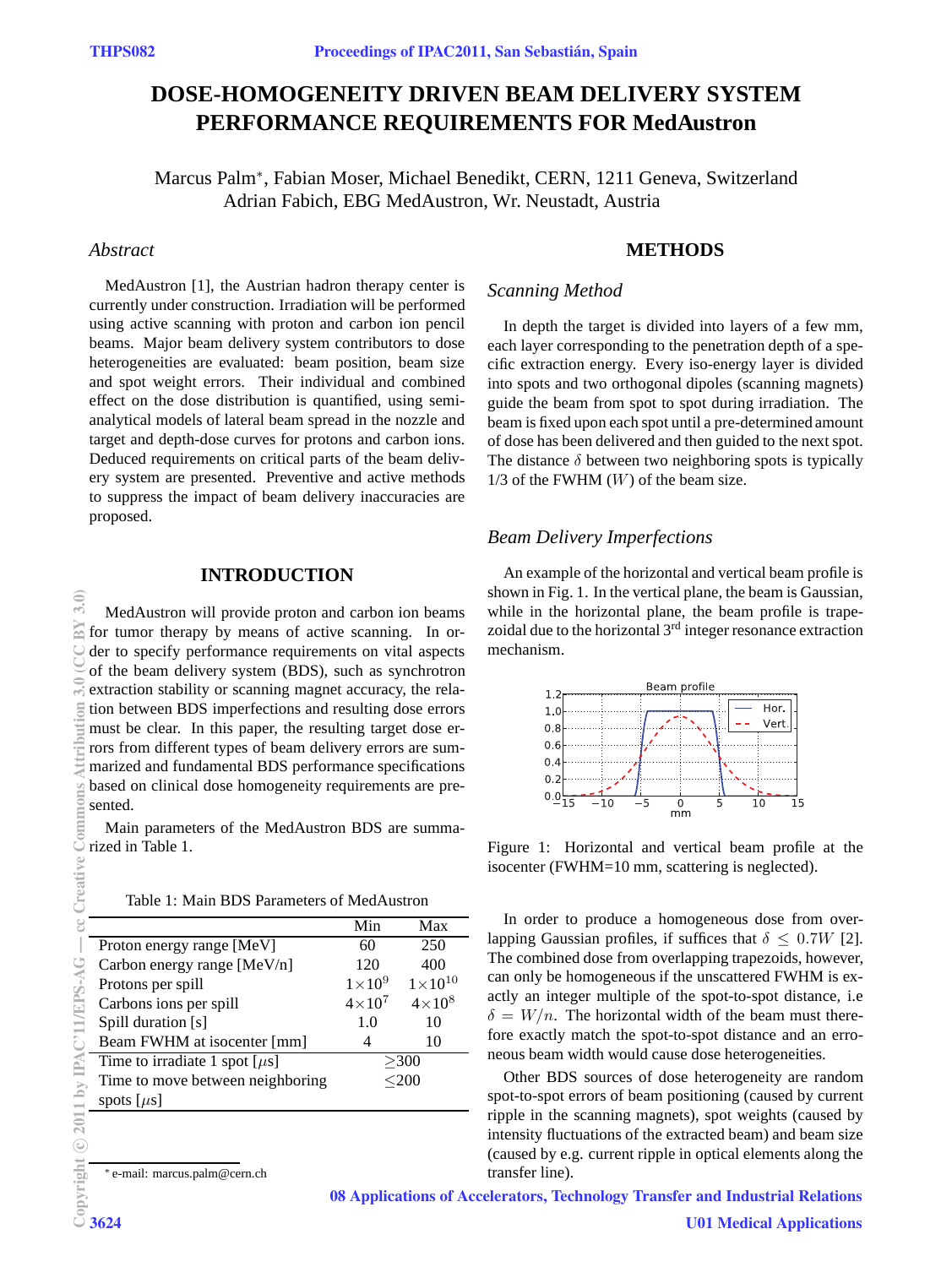## *Dose Homogeneity Calculations*

In order to quantize the impact of mentioned beam delivery errors on dose homogeneity, a spot scanning dose calculator has been implemented. The 3-dimensional dose distribution of each spot i,  $\phi_i(x, y, z)$ , is calculated using the beam profiles (trapezoidal/Gaussian) given by the extraction process, a semi-empirical scattering model [3] and parameterized proton and carbon ion Bragg curves in water from GEANT4 simulations. An example of the dose distribution in the horizontal plane  $(y=0)$  of a single spot in water is shown in Fig. 2 for proton and carbon ions.



(b) 8 mm carbon beam

Figure 2: Normalized dose distribution,  $\phi(x, y = 0, z)$ , of a single spot in water ( $W = 8$  mm) with 26 cm range. Top: protons. Bottom: carbon ions. Note that different color scales have been used.

The dose calculator generates a treatment plan for producing a homogeneous dose in a rectangular target in water. The impact of BDS errors is studied by applying intentional errors (position, weight, size) to the optimized treatment plan and then calculating the resulting dose errors in the target volume.

The standard deviation (rms) of the dose error,  $\sigma_D$ , should not exceed 3.5% [4] when *all* error sources are taken into account. In this paper, an upper limit of  $\sigma_D=2.0\%$  is used, taking only mentioned BDS errors into account. Assuming these are independent from other error types, such as patient setup misalignments and range errors, a margin of 2.9% remains (quadratic addition).

# **RESULTS**

#### *Static Beam Width Errors*

Fig. 3(a) shows the central dose distribution at the Bragg peak of a  $3\times3$  cm<sup>2</sup> field ( $\delta$ =3.33 mm,  $W$ =10 mm) with spots arranged in a conventional Cartesian grid. Each spot is subject to a small beam width error of  $\Delta W = 0.25$  mm in the horizontal and vertical plane. Vertical stripes of up to 2% local overdosage are seen where the edges of the trapezoidal beam profiles no longer overlap perfectly. Depending on the beam size, the relative dose error due to a

08 Applications of Accelerators, Technology Transfer and Industrial Relations

static beam width error can be as high as 8% per mm  $\Delta W$ .

The high sensitivity to a static beam width error can be significantly suppressed by modifying the treatment planning spot grid, as seen in Fig. 3(b), where every second spot row has been shifted by a distance of  $\delta/2$ . The same spot width error has been applied, but since the sharp, mismatched, edges are no longer aligned vertically, the dose error is reduced to 0.3%.



Figure 3: Dose distribution with static beam width error  $\Delta W = -0.25$  mm at all spots.

#### *Integral Dose-driven Scanning*

Two methods of deciding when to trigger the beam to move from spot *i* have been considered:

- 1. When spot i has received  $N_i N_{lag}$  particles, where  $N_i$  is the nominal spot dose and  $N_{lag}$  the expected number of particles delivered during the time it takes reach to the next spot.
- 2. When a *total* dose of  $\left(\sum_{j=1}^{i} N_j\right) N_{lag}$  has been delivered up to the  $i$ :th spot.

The final dose of spot  $i$  depends on how much the intensity fluctuates during the time it takes to reach the next spot. With Method 1, the dose counter must be reset each time the beam reaches a new spot, and the dose error at spot  $i-1$ will be independent from the the dose error at spot  $i$ . With Method 2, however, an underdosage at spot  $i-1$  forces the beam to stay longer at spot  $i$ , in order to reach the proper integral dose. Thus, the error delivered to one spot is automatically subtracted from the nominal dose of the next spot. One advantage with Method 2 is that low-frequency variations of the extracted particle rate are automatically compensated for: if the the beam intensity is only 80% of anticipated,  $0.8 \times N_{lag}$  particles will be delivered during spot transition. With Method 1, this would mean systematic under-dosage; with Method 2 only the first spot will be affected.

## *Random Spot Errors*

The standard deviation of the dose error caused by beam delivery imperfections depends on many factors: beam type (proton/carbon ions), target shape, number of layers etc. The beam delivery system must be designed to deliver a homogeneous dose in all cases. The "worst case" target would be a single-layer target to be irradiated with a carbon ion beam, since carbon ion beam profiles are sharper